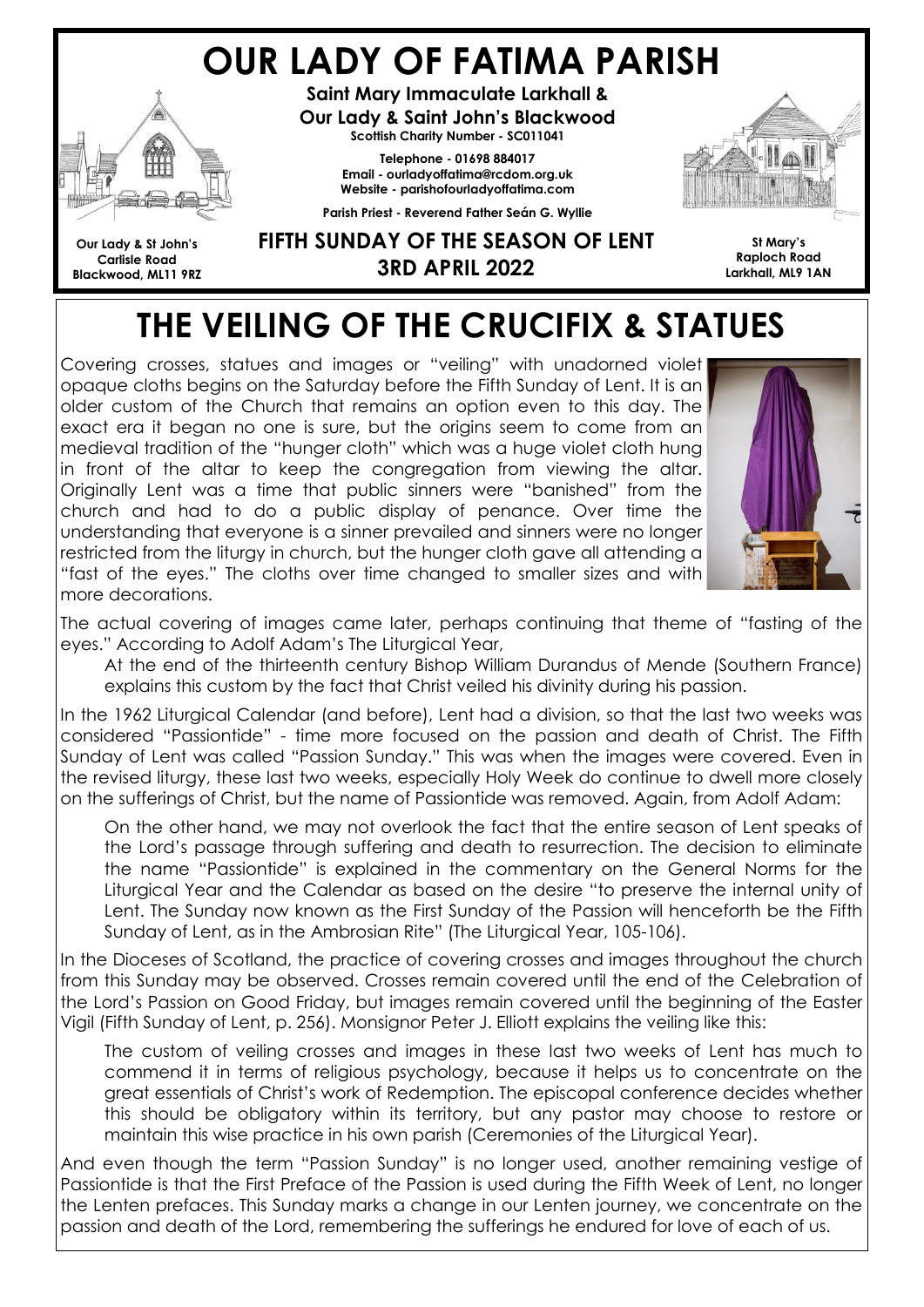## THIS WEEK IN OUR LADY OF FATIMA

| <b>Sunday 3rd April</b><br>10.00am<br>12noon<br>5.00pm<br>6.30pm<br><b>Monday 4th April</b><br>11.30am                    | Holy Mass for the Fifth Sunday of the Season of Lent (St Mary's)<br>Holy Mass for the Fifth Sunday of the Season of Lent (Our Lady & St John's)<br>Holy Mass for the Fifth Sunday of the Season of Lent (Our Lady & St John's)<br>Vespers & Benediction of the Blessed Sacrament (St Mary's)<br>Stations of the Cross (St Mary's)                                                                                                                                                                                           |
|---------------------------------------------------------------------------------------------------------------------------|-----------------------------------------------------------------------------------------------------------------------------------------------------------------------------------------------------------------------------------------------------------------------------------------------------------------------------------------------------------------------------------------------------------------------------------------------------------------------------------------------------------------------------|
| 12noon<br>6.30pm<br>6.30pm<br>7.00pm                                                                                      | Holy Mass for Monday of the Fifth Week of Lent (St Mary's)<br>Adoration of the Blessed Sacrament until 6.55pm (St Mary's)<br>Confessions until 6.50pm (St Mary's)<br>Holy Mass for Monday of the Fifth Week of Lent (St Mary's)                                                                                                                                                                                                                                                                                             |
| <b>Tuesday 5th April</b><br>9.00am<br>9.30am                                                                              | Stations of the Cross (Our Lady & St John's)<br>Holy Mass for Tuesday of the Fifth Week of Lent (Our Lady & St John's)                                                                                                                                                                                                                                                                                                                                                                                                      |
| <b>Wednesday 6th April</b><br>$9.15$ am<br>9.20am<br>10.00am<br>6.30pm<br>6.30pm<br>7.00pm                                | Adoration of the Blessed Sacrament until 9.55am (St Mary's)<br>Confessions until 9.50am (St Mary's)<br>Holy Mass for Wednesday of the Fifth Week of Lent (St Mary's)<br>Adoration of the Blessed Sacrament until 6.55pm (Our Lady & St John's)<br>Confessions until 6.50pm (Our Lady & St John's)<br>Holy Mass for Wednesday of the Fifth Week of Lent (Our Lady & St John's)                                                                                                                                               |
| <b>Thursday 7th April</b><br>9.00am<br>9.00am<br>9.30am                                                                   | Adoration of the Blessed Sacrament until 9.25am (Our Lady & St John's)<br>Confessions until 9.20am (Our Lady & St John's)<br>Holy Mass for Thursday of the Fifth Week of Lent (Our Lady & St John's)                                                                                                                                                                                                                                                                                                                        |
| <b>Friday 8th April</b><br>9.30am<br>10.00am                                                                              | Stations of the Cross (St Mary's)<br>Holy Mass for Friday of the Fourth Week of Lent (St Mary's)                                                                                                                                                                                                                                                                                                                                                                                                                            |
| <b>Saturday 9th April</b><br>10.00am<br>3.45pm<br>5.30pm                                                                  | Holy Mass in honour of the Blessed Virgin Mary (St Mary's)<br>Confessions until 5.15pm (St Mary's)<br>Vigil Mass for Palm Sunday of the Passion of the Lord (St Mary's)                                                                                                                                                                                                                                                                                                                                                     |
| <b>Sunday 10th April</b><br>$9.15$ am<br>10.00am<br>10.45 am<br>12noon<br>12.45pm<br>4.15pm<br>5.00pm<br>6.30pm<br>7.00pm | Confessions until 9.45am (St Mary's)<br>Holy Mass for Palm Sunday of the Passion of the Lord (St Mary's)<br>Confessions until 11.15am (St Mary's)<br>Holy Mass for Palm Sunday of the Passion of the Lord (Our Lady & St John's)<br>Confessions until 1.15pm (Our Lady & St John's)<br>Confessions until 4.45pm (Our Lady & St John's)<br>Holy Mass for Palm Sunday of the Passion of the Lord (Our Lady & St John's)<br>Vespers & Benediction of the Blessed Sacrament (St Mary's)<br>Confessions until 7.30pm (St Mary's) |

## SCIAF COLLECTION LAST WEEK

Many thanks to all those who contributed to the second collection last weekend for SCIAF's appeal for the people of Malawi. A total of £1,430.00 was collected to send to our poor brothers and sisters in Malawi to assist them as they deal with the consequences of Climate Change.

## MANY THANKS

Thank you to the volunteers from Our Lady & St John's who tidied and cleaned up the grounds around the church, house and hall last week. The place looks very tidy and clean once more. Many thanks to you all for your efforts.

## RELAXATION OF RESTRICTIONS

From tomorrow (Monday) there will be no obligation to wear a face covering when in church.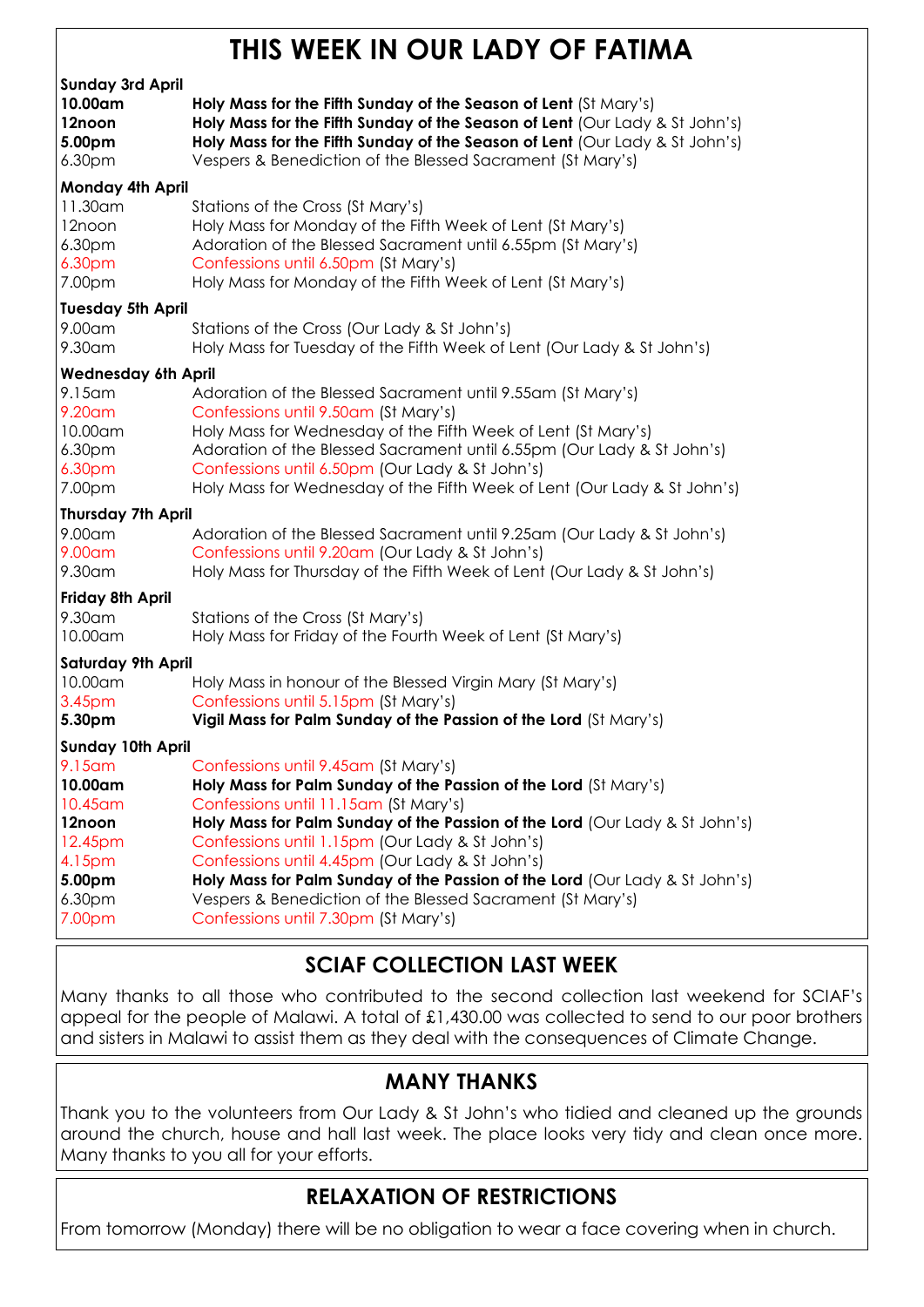## THE CHRISM MASS

Each year the priests of the diocese come together in Motherwell Cathedral on Holy Thursday morning to renew their priestly vows on the day that the Lord established the Priesthood and the Holy Eucharist and to gather with the Bishop who blesses the Holy Oils which are used in the parishes for Baptism, Confirmation, Sacrament of the Sick and the Last Rites. It is a beautiful and moving Mass to which all the faithful are invited. It takes place next Thursday, 14th April at 11.30am. Please consider coming along to this special Mass.

### PARISH FINANCES

| <b>SCIAF Collection:</b>          | £1,430.00 |
|-----------------------------------|-----------|
| <b>TOTAL:</b>                     | £1,150.00 |
| <b>Votive Candles:</b>            | £103.00   |
| Stall:                            | £50.00    |
| Standing Orders & Bank Transfers: | £220.00   |
| Collection & Donations:           | £777.00   |
|                                   |           |

### SYNOD RESPONSES

Many thanks to all those parishioners who completed the Synod Questionnaire either online or by hand. The responses you have submitted will be used by Fr Wyllie and the Parish Pastoral Planning Team to plan for the future and to help take the parish forward.

Many thanks to those parishioners who came out to the two meetings which were held in February and March. A big thank you to the Head Teachers of both our primary schools who gave time for the Synod Co-ordinators to speak with the children and get their opinions, ideas and thoughts. It was a very worthwhile exercise and proved to be very interesting. As a result of this, we are hoping to set up a Youth Parish Pastoral Committee which will feed into the adult one. Margaret Wilson & Vivien Stewart spent dozens of hours in training, planning, compiling and submitting in order to make the parish responses possible. Fr Wyllie would like to thank them sincerely for all the energy and time they have given to this exercise. The report which has been sent to the Diocese will be available at the back of the church next weekend for parishioners.

## LIGHT BITE AFTER 12NOON MASS

One of the suggestions which has been made to Fr Wyllie for quite some time, and has now been requested by the young people, is that we have a little tea, coffee and light snack after the 12noon Mass on a Sunday. Fr Wyllie is looking for volunteers to take this initiative forward. If you would be willing to consider being a part of this venture then please contact him over the next few weeks. Some of the children from the school have offered their services so it would be great to support them.

## OLSJ ST VINCENT DE PAUL

If you or someone you know is struggling to make ends meet then please contact the SSVP of Our Lady & St John's who will be more than willing to assist in whatever way they can. The contact number is: 07522925723.

## **CONFESSIONS**

Over the next week and a half there are many opportunities for the Sacrament of Confession. If you haven't been to confession in a while please most the most of these extra opportunities to receive absolution in time for the Sacred Triduum (Holy Thursday, Good Friday & Holy Saturday). The times of Confessions for this coming week can be found on page two of this bulletin and the times of Confessions for Holy Week can be found on the back page. Some people get nervous and afraid of Confession, there is no need, God waits for us to turn again to him with love.

## PARISH STALL

A delivery with new stock for our stall has arrived. You can now find:

> St Christopher Medals Mass for your Intentions Mass Bouquet Cards Anniversary of Ordination Cards Special Occasion Cards Sympathy Cards Passing your Exams Card Mass Cards Birthday Cards Birthday Mass Bouquet Cards Get Well Mass Bouquet Cards New Baby Cards Welcome into the Church Cards Christening Cards First Holy Communion Cards First Confession Cards Confirmation Cards First Communion Gift Bags Engagement & Wedding Cards